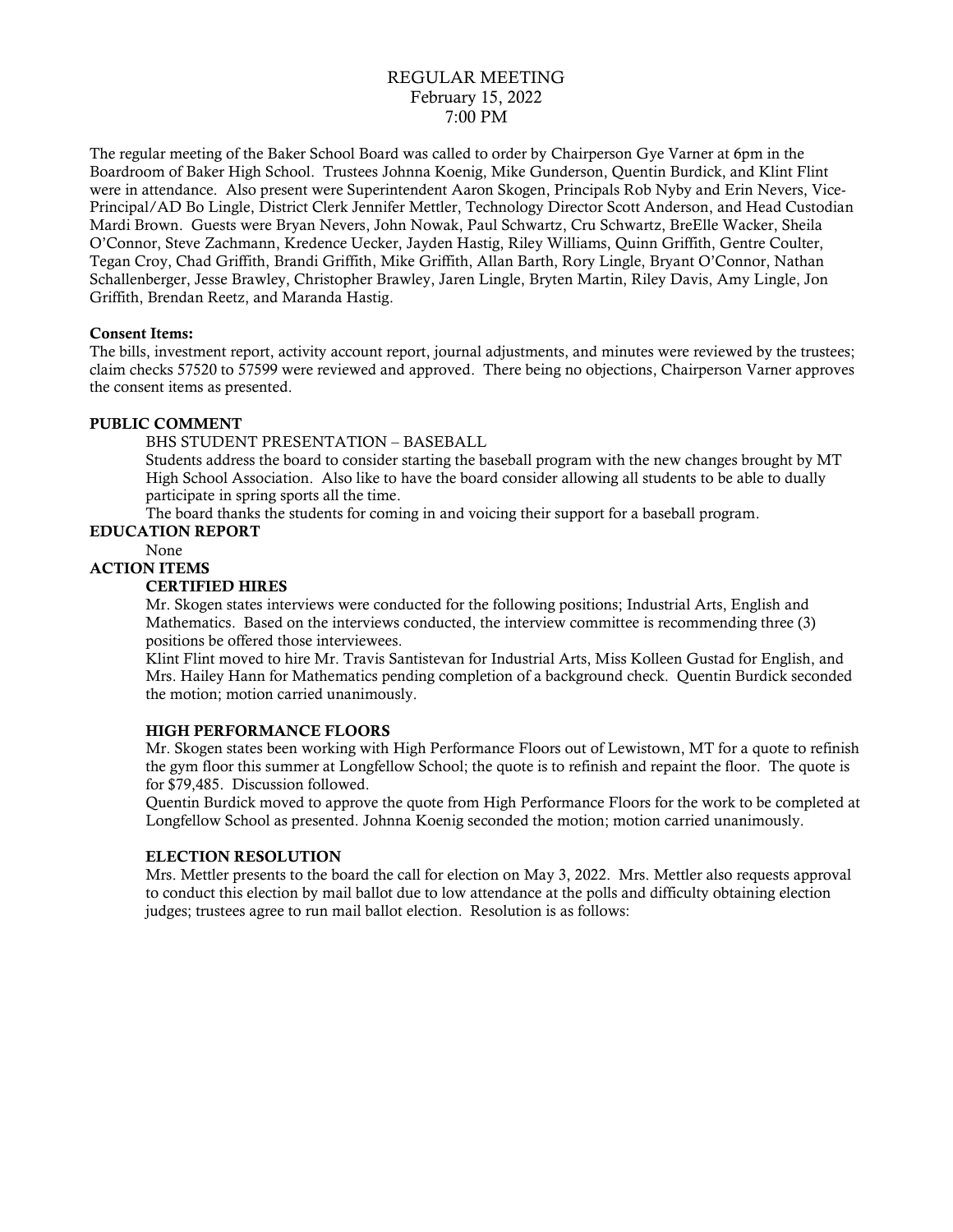#### TRUSTEE RESOLUTION CALLING FOR AN ELECTION

**BE IT RESOLVED.** the Board of Trustees for School District No. 12. Fallon County, State of Montana, will hold the Annual Regular School Election on Tuesday, 3<sup>rd</sup> day of May, 2022, which date is not less than seventy (70) days after the passage of this resolution.

The election will be conducted by mail ballot election. Voting will end at 8:00 pm on Election Day. The designated place of deposit will be located at Baker Public Schools Boardroom, 1015 S 3rd St W, Baker, MT.

The purpose of the election is to:

- 1. Elect two (2) trustees for a three-year term, or as otherwise designated.
- 2. Approval of additional levies to operate and maintain Baker Public Schools for the 2022-23 school year.

If it is later determined that any portion of the election is not required, the Board of Trustees authorizes Jennifer Mettler, election administrator, to cancel that portion of the election in accordance with 13-1-304 and 20-3-313 MCA.

Three electors of this district who are qualified to vote at such election are hereby appointed to act as judges of the election: Elaine Stanhope, Candace Mettler, and Therese Thompson.

BE IT FURTHER RESOLVED, that the clerk of this school district is hereby directed to notify the above named election judges of their appointment and to notify the county election administrator of the date of holding said election, and request the clerk to close regular registration and to prepare and furnish election materials as required by law. If any of these judges should not be able to serve, the election administrator will choose a replacement from certified judges.

No further proceedings were conducted relating to the election.

Gve Varner Printed Name of Board Chairperson

Signature of Board Chairperson

Jennifer Mettler Printed Name of District Clerk

Signature of District Clerk

Johnna Koenig moved to adopt the resolution as presented for election set for May 3, 2022. Mike Gunderson seconded the motion; motion carried unanimously.

#### OIL & GAS REVENUE

Mrs. Mettler presented to the board the  $3<sup>rd</sup>$  quarter 2021 oil and gas revenue. The revenue this quarter was \$779,928.55 and is recommended to be deposited in the Flexibility Fund. Discussion followed. Johnna Koenig moved to reallocate the oil and gas revenue on or about February 1, 2022 to the Flex Fund in the amount of \$779,928.55, reserving the right to reallocate the future payments when received. Quentin Burdick seconded the motion; motion carried unanimously.

# SAFE RETURN TO SCHOOLS & CONTINUITY OF SERVICES PLAN

Mr. Skogen stated no changes to the plan this month.

#### REPORTS:

# 1. **COMPLEX, Bryan Nevers**<br> $h^{0/13/21-2/15/22}$

| MEMBERSHIPS SOLD:    | Oct            | Nov      | Dec            | Jan | Feb            |
|----------------------|----------------|----------|----------------|-----|----------------|
| <b>FAMILY</b>        | $\overline{4}$ | $\Omega$ |                |     |                |
| INDIVIDUAL           | 8              | 17       | 17             | 9   | 8              |
| <b>SENIOR</b>        |                | 5        | $\overline{4}$ | 2   | 6              |
|                      |                |          |                |     |                |
| <b>KEY FOBS</b>      | 4              | 5        | 4              | 8   |                |
| <b>LOCKERS</b>       | O              | $\Omega$ | $\Omega$       | 0   | $\overline{2}$ |
| <b>FACILITY USE:</b> | Oct            | Nov      | Dec            | Jan | Feb            |
| <b>SWIMMERS</b>      | 263            | 345      | 151            | 145 | 245            |
| WEIGHT/CARDIO        | 395            | 649      | 428            | 521 | 652            |

I'll be taking Hallie, Eve, Jaren, Aiden and Mallory to Billings for WSI certification on March 10. Class will be March 11, 12 and 13 at Rocky Mountain College.

#### 2. MAINTENANCE, Mardi Brown

Installers of the Lincoln playground shade units came and tightened the shades and gave me a demonstration on how to do the tightening myself. I purchased the necessary sockets and have them in storage at Lincoln for adjustments as needed.

Lane has replaced the motor for the heating for the Green house.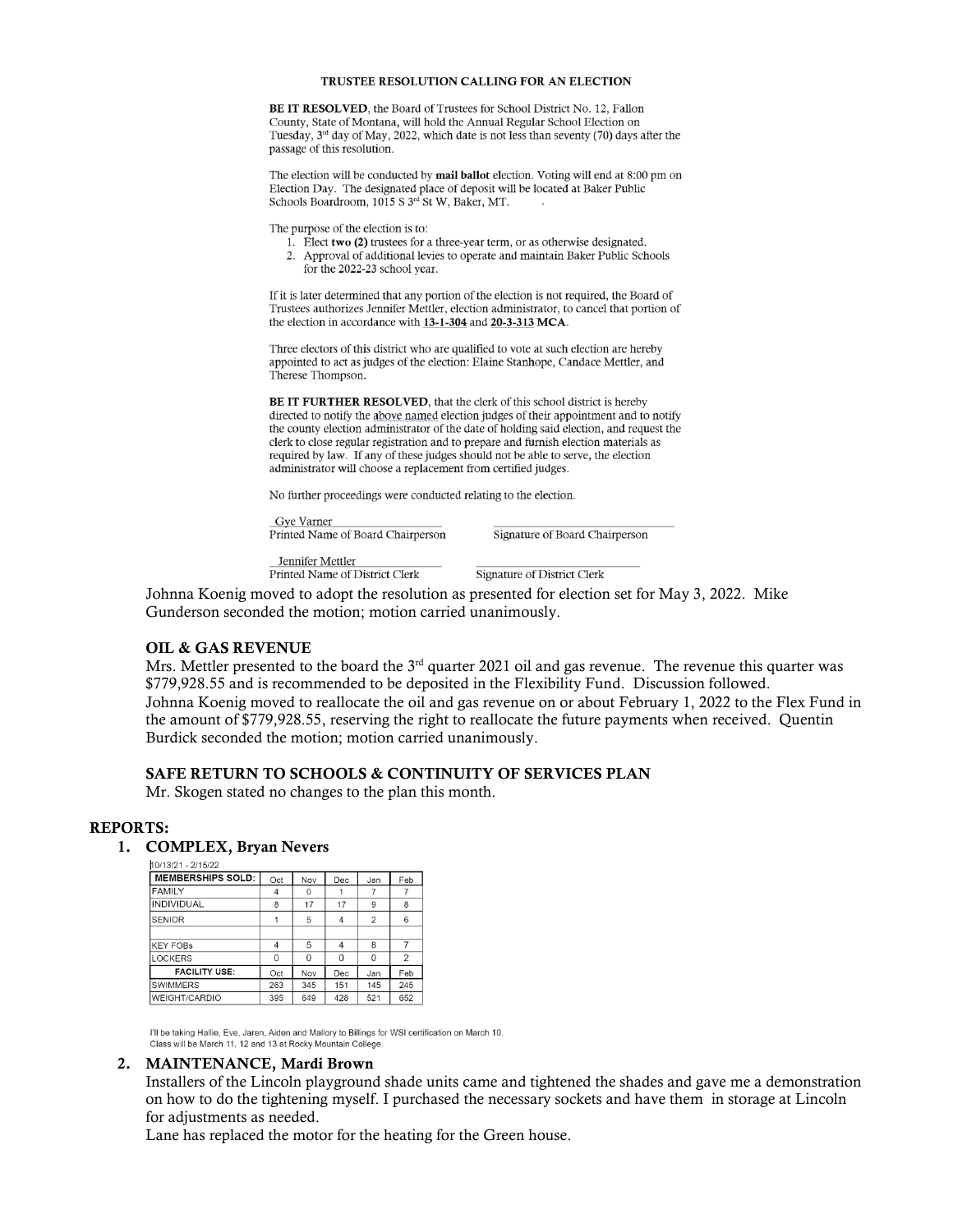Tutt was on site to do the repairs to the 2 Longfellow gym hoops. If we have 1 more go out they will bring the necessary parts to do the remaining 4.

Johnson/Simplex did the yearly Fire and Sprinkler inspections for the District.

Mike Castro with Long was here to work on the programming for the AHU unit for Longfellow Gym. it will require new updates in order to function correctly.

The Deputy Fire Marshall was here also for the yearly walk through of all buidlings. The report has 7 emergency lights that have bad battery backups that need to be replaced and 2 exit lights that are not functioning. The sprinkler risers had been inspected and he read the tag wrong so we are good on that. He caught us on a couple of things but they were handled right away.

Quad K has delivered the new battery operated scrubbers for BHS and Longfellow. They are a wonderful upgrade for my department and we plan on utilizing them to their full potential.

We have a leak on the Complex roof by the entrance. Thiel came and we have a puddle of water that has to dry up before that repair can be made.

Scaffolding that was borrowed from Direct Electric to assist in the screen replacement project at Longfellow has been returned. We will figure out how to get the old screen to the dump this summer.

# 3. TECHNOLOGY, Scott Anderson

Technology Committee Meeting Scheduled for Tuesday, February 22 @ 3:30 PM Mid-Rivers will be on-site Wednesday to pull wire and should have a new outdoor bell & Lincoln Multipurpose & Sped Room intercoms up by the end of the week, assuming equipment shows up as expected.

New Projector Screen is installed at Longfellow and should have new Microphones should be installed by graduation.

E-Sports being piloted with a handful of students. Enrolled in Overwatch & Rocket League Spring Season. 4. PRINCIPALS

# a. ELEMENTARY PRINCIPAL, Erin Nevers

Attended Principals Conference in Bozeman with Mr. Nyby with many great breakout sessions and keynote speaker. Continuing with Fast Bridge and obtained great results and helping teachers know learning deficits/struggles due to COVID. Staff in-service elementary committees are K-6 ELA review, Student Handbook, Crisis Committee, and MTSS Planning & Implementation. Upcoming events is Missoula Children's Theatre and teacher in-service on March 16<sup>th</sup>.

# b. HIGH SCHOOL PRINCIPAL, Rob Nyby

Invited to Mrs. Hoversland's class to watch some 3<sup>rd</sup> party campaigns and the kids did a great job. Continuing with curriculum mapping in the high school and next month department/small groups discussions will start since they are done with semester 1 of their maps. The only position left to be filled in the high school is Special Education.

# c. VICE PRINCIPAL/ATHLETIC DIRECTOR, Bo Lingle

Americanism Program was outstanding- Ms. Whiteman and Mrs. Hess did a wonderful job. FFA

Competed at Districts in Plevna- I will have results for you at the next Board Meeting. Speech & Drama

Cayla Duke captured the State Championship in Serious Solo Wrestling

Baker took 6 boys and 4 girls to the State Tournament in Billings.

- Riley Davis- 2nd Place at 120 pounds

- Karissa Afrank- 4th Place at 120 pounds

Basketball

Girls will play tomorrow at 2:00 against Forsyth

Boys will play Thursday at 2:00 against the winner of Lame Deer vs St. Labre JHBBB Season ended last week

# Upcoming Events:

Missoula Children's Theater- February 21-26 Middle School Academic Olympics- Tuesday, March 8 in Miles City High School Academic Olympics- Wednesday, March 9 in Miles City 7th & 8th Grade Music Festival- Thursday, March 10

Knights Ball- Friday, March 11 in Longfellow Gym- 6:30-8:00

State BPA- Sunday, March 13- Tuesday, March 15 in Billings

State FCCLA- March 17 & 18 in Bozeman

# 5. SUPERINTENDENT, Aaron Skogen

Finishing up federal reports as they are coming due this month and starting to work on next year's calendar. Next scheduled board meeting is March 15, 2022 at 6 pm.